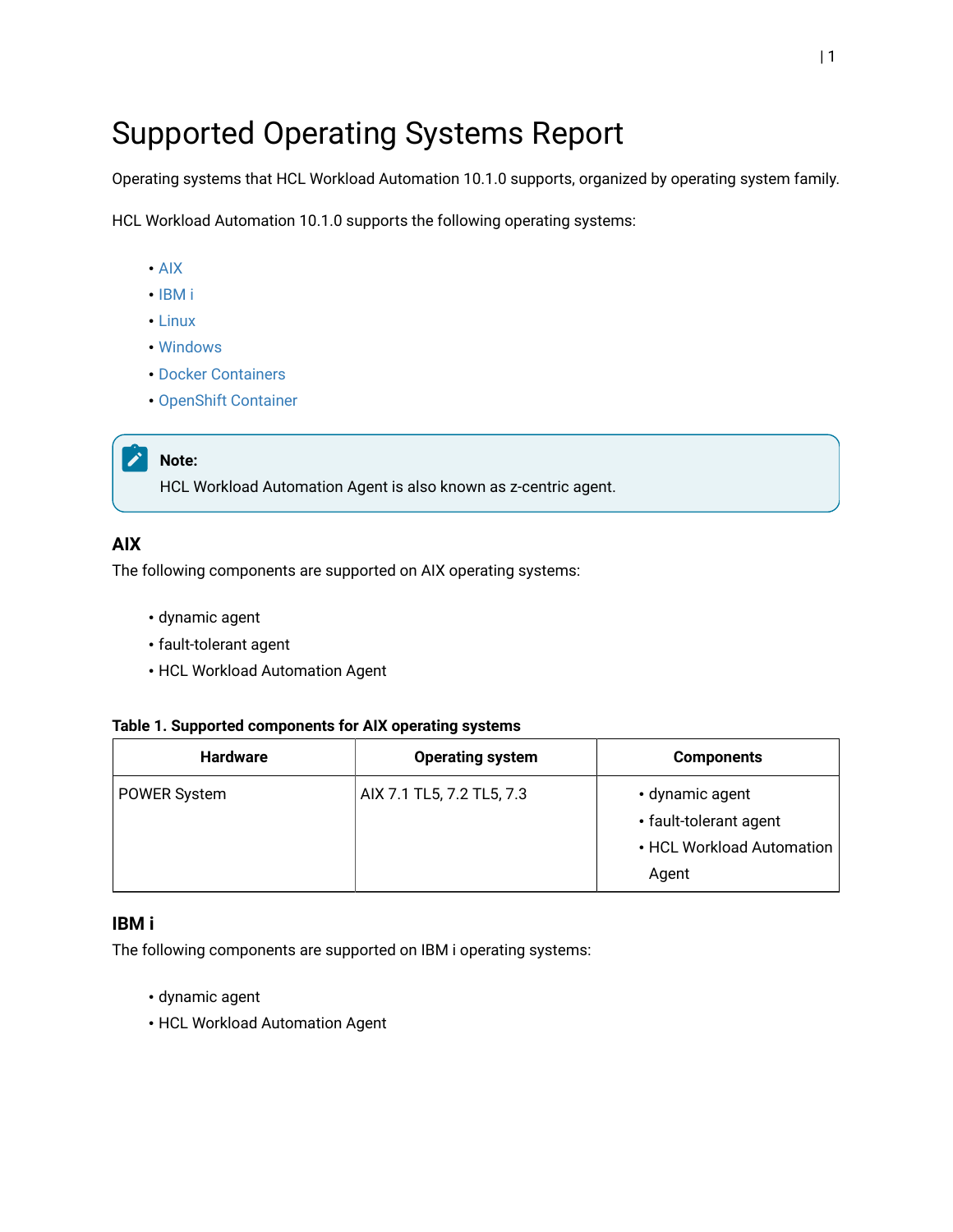| <b>Hardware</b>     | <b>Operating system</b>                | <b>Components</b>                            |
|---------------------|----------------------------------------|----------------------------------------------|
| <b>POWER System</b> | $\cdot$ IBM i 7.3<br>$\cdot$ IBM i 7.4 | • dynamic agent<br>• HCL Workload Automation |
|                     |                                        | Agent                                        |

## **Table 2. Supported components for IBM i operating systems**

# <span id="page-1-0"></span>**Linux**

The following components are partly supported on Linux operating systems:

- Master domain manager
- Dynamic Workload Console
- dynamic agent
- fault-tolerant agent
- HCL Workload Automation Agent

## **Table 3. Supported components for Linux operating systems**

| <b>Hardware</b>              | <b>Operating system</b>                                | <b>Components</b>                                                               |
|------------------------------|--------------------------------------------------------|---------------------------------------------------------------------------------|
| <b>IBM z Systems</b>         | Red Hat Enterprise Linux (RHEL)<br>8                   | • dynamic agent<br>• fault-tolerant agent<br>• HCL Workload Automation<br>Agent |
|                              | <b>SUSE Linux Enterprise Server</b><br>(SLES) 12, SP 5 | • dynamic agent<br>• fault-tolerant agent<br>• HCL Workload Automation<br>Agent |
| POWER System - Little Endian | • Red Hat Enterprise Linux<br>(RHEL) 8                 | • dynamic agent<br>• fault-tolerant agent<br>• HCL Workload Automation<br>Agent |
| x86-64                       | • CentOS 7.9                                           | • dynamic agent<br>• fault-tolerant agent<br>• HCL Workload Automation<br>Agent |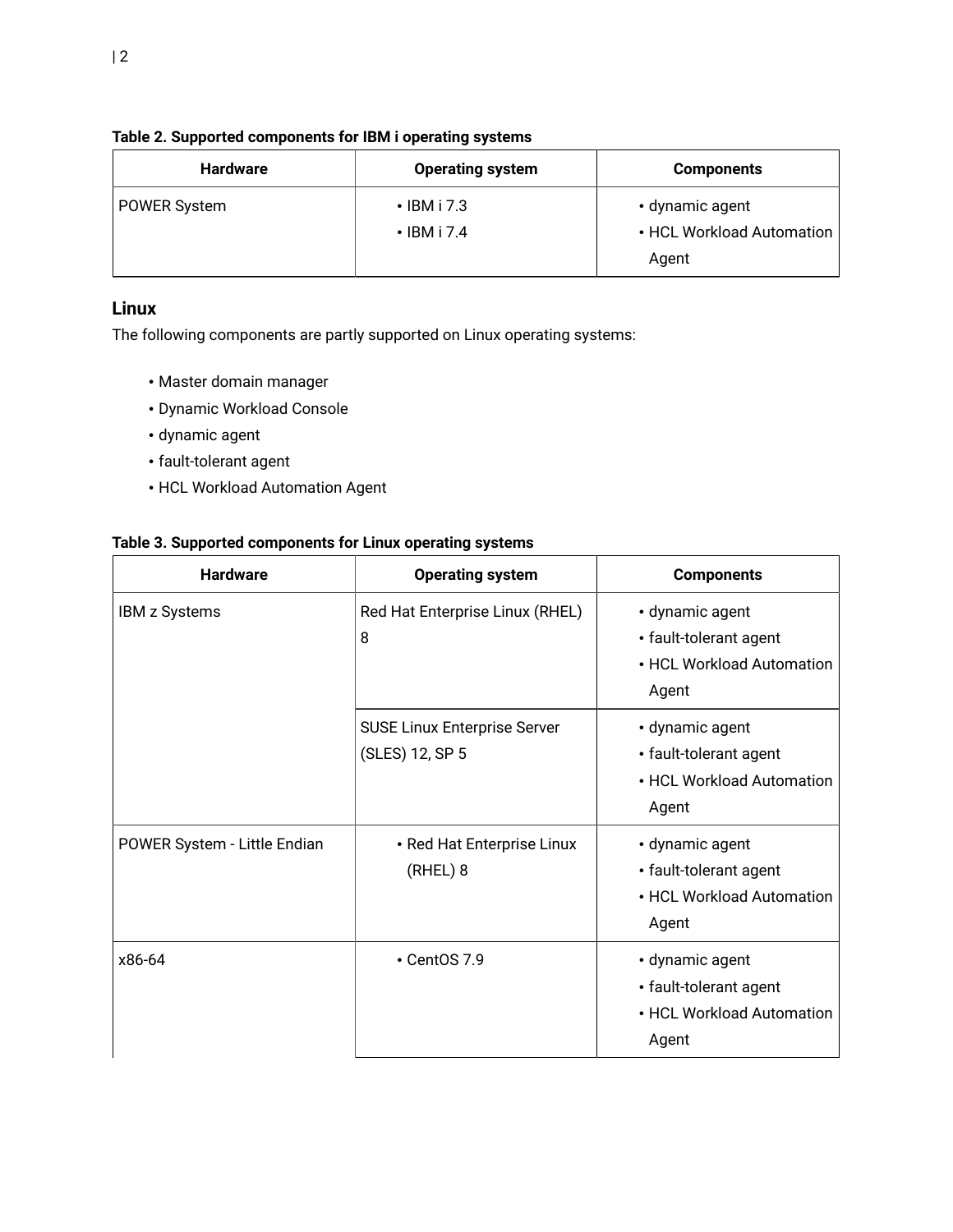| <b>Hardware</b> | <b>Operating system</b>                                                                   | <b>Components</b>                                                                                                                             |
|-----------------|-------------------------------------------------------------------------------------------|-----------------------------------------------------------------------------------------------------------------------------------------------|
|                 | • Oracle Enterprise Linux 7<br>• Oracle Enterprise Linux 8                                | · dynamic agent<br>• fault-tolerant agent<br>• HCL Workload Automation<br>Agent                                                               |
|                 | • Red Hat Enterprise Linux<br>(RHEL) Server 7.9<br>• Red Hat Enterprise Linux<br>(RHEL) 8 | • Master domain manager<br>• Dynamic Workload Con-<br>sole<br>· dynamic agent<br>• fault-tolerant agent<br>• HCL Workload Automation<br>Agent |
|                 | <b>SUSE Linux Enterprise Server</b><br>(SLES) 12, SP 5                                    | · dynamic agent<br>• fault-tolerant agent<br>• HCL Workload Automation<br>Agent                                                               |
|                 | <b>SUSE Linux Enterprise Server</b><br>(SLES) 15                                          | • Master domain manager<br>• Dynamic Workload Con-<br>sole<br>· dynamic agent<br>• fault-tolerant agent<br>• HCL Workload Automation<br>Agent |
|                 | • Ubuntu 18.04 LTS<br>• Ubuntu 20.04                                                      | • Master domain manager<br>• Dynamic Workload Con-<br>sole<br>· dynamic agent<br>• fault-tolerant agent<br>• HCL Workload Automation<br>Agent |

## **Table 3. Supported components for Linux operating systems (continued)**

# <span id="page-2-0"></span>**Windows**

The following components are supported on Windows operating systems: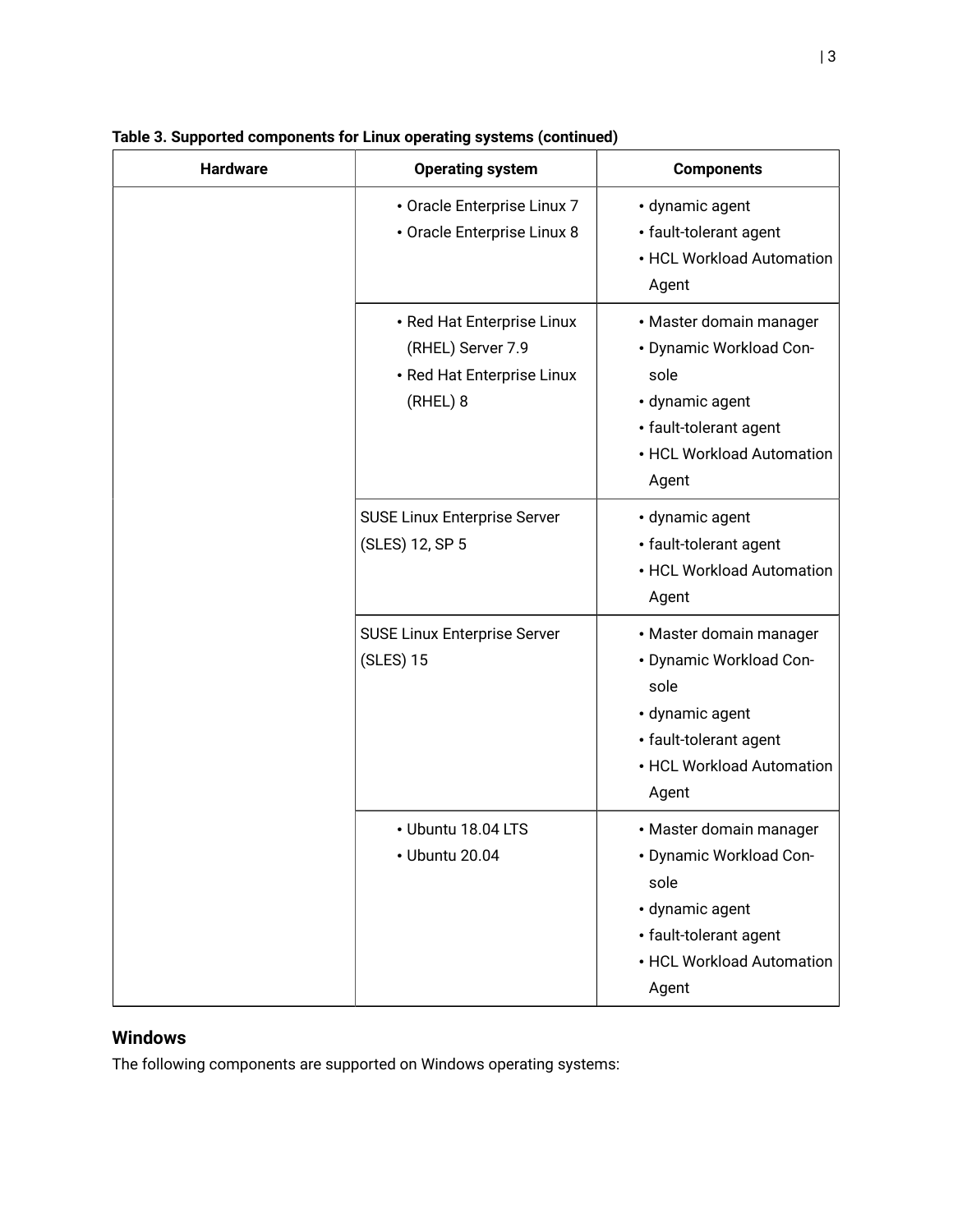- Master domain manager
- Dynamic Workload Console
- dynamic agent
- fault-tolerant agent
- HCL Workload Automation Agent

|  |  | Table 4. Supported components for Windows operating systems |  |
|--|--|-------------------------------------------------------------|--|
|  |  |                                                             |  |

| <b>Hardware</b> | <b>Operating system</b>                                                                                                                            | <b>Components</b>                                                                                                                             |  |
|-----------------|----------------------------------------------------------------------------------------------------------------------------------------------------|-----------------------------------------------------------------------------------------------------------------------------------------------|--|
| x86-64          | • Windows 10 Enterprise                                                                                                                            | · dynamic agent<br>• fault-tolerant agent<br>• HCL Workload Automation<br>Agent                                                               |  |
|                 | • Windows Server 2016 Dat-<br>acenter Edition<br>• Windows Server 2016 Es-<br>sentials Edition<br>• Windows Server 2016<br><b>Standard Edition</b> | • Master domain manager<br>• Dynamic Workload Con-<br>sole<br>• dynamic agent<br>• fault-tolerant agent<br>• HCL Workload Automation<br>Agent |  |
|                 | • Windows Server 2019 Dat-<br>acenter Edition<br>• Windows Server 2019 Es-<br>sentials Edition<br>• Windows Server 2019<br><b>Standard Edition</b> | • Master domain manager<br>• Dynamic Workload Con-<br>sole<br>· dynamic agent<br>• fault-tolerant agent<br>• HCL Workload Automation<br>Agent |  |
|                 | Windows 2022                                                                                                                                       | · dynamic agent<br>• fault-tolerant agent<br>• HCL Workload Automation<br>Agent                                                               |  |

# <span id="page-3-0"></span>**Docker Containers**

HCL Workload Automation provides Docker containers for all components. The containers for master domain manager and Dynamic Workload Console include the version of IBM WebSphere Application Server Liberty Base which was validated during the testing phase (20.0.0.12).